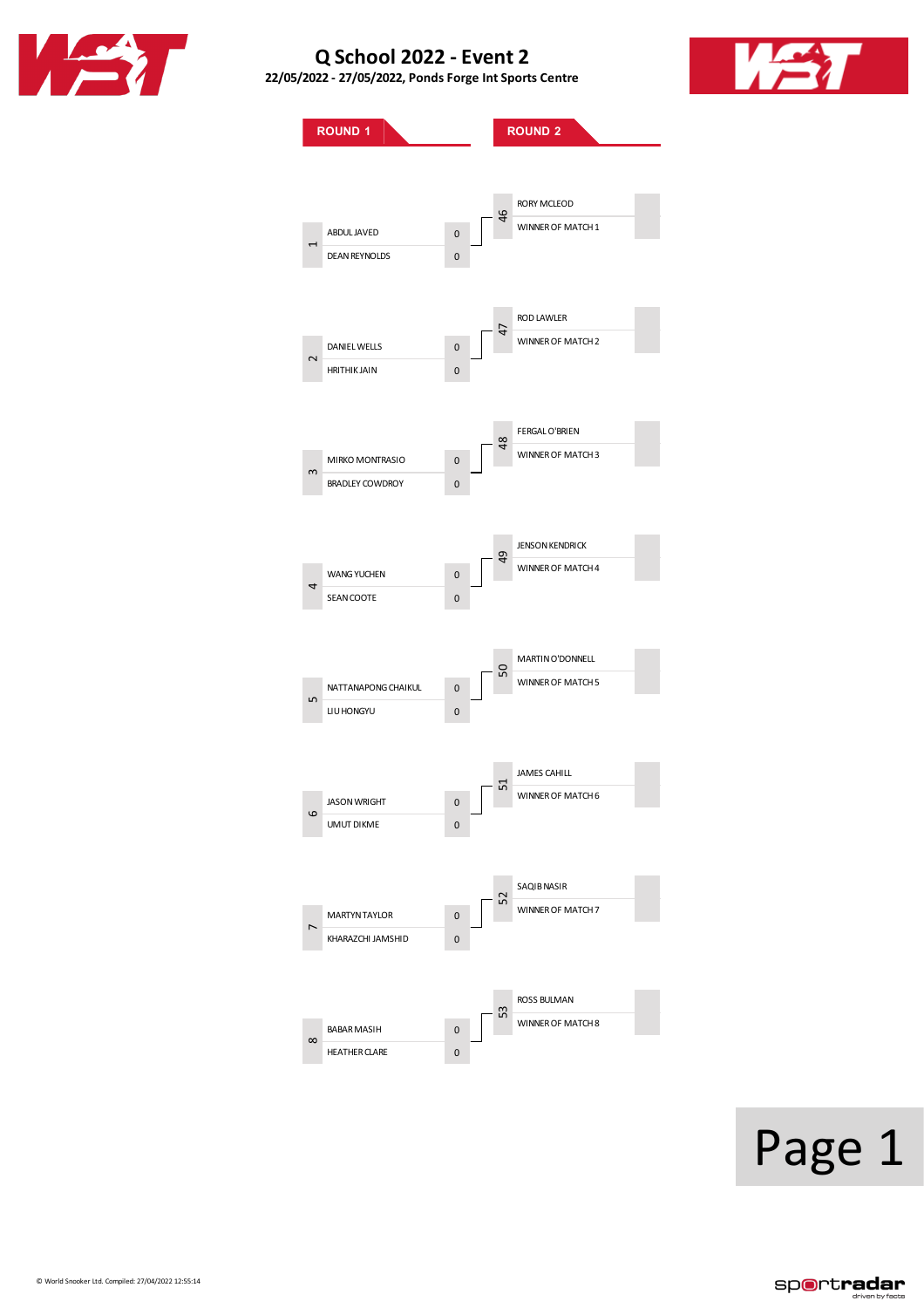

**22/05/2022 - 27/05/2022, PondsForge IntSports Centre**



**ROUND 1 ROUND 2** MARKGANDERTON 0 MATTHEW GLASBY 0 DANNY CONNOLLY 0<br>ADAM DUFFY 0 ADAM DUFFY JAMES SILVERWOOD 0 MEHRAN MANESHGAR 0 JOE FENTON 0<br>JAMES HEIGHT 0 JAMES HEIGHT 0 CONNOR BENZEY 0<br>
KREISHH GURBAXANI 0 KREISHH GURBAXANI DYLANSMITH 0<br>STAN MOODY 0 STAN MOODY AMAANIQBAL 0<br>STEPHEN KERSHAW 0 STEPHEN KERSHAW ALEX TAUBMAN WINNER OF MATCH 9 LEE SHANKER 0<br>NEAL JONES 0 NEAL JONES LUKE PINCHES WINNER OF MATCH 10 RYANDAVIES WINNER OF MATCH 11 DANIELWOMERSLEY WINNER OF MATCH 12 MICHAELGEORGIOU WINNER OF MATCH 13 ANDREWHIGGINSON WINNER OF MATCH 14 IULIANBOIKO WINNER OF MATCH 15  $\sigma$  $\Omega$ 11 12 13 14 15 54 55 56 57 58 60 61

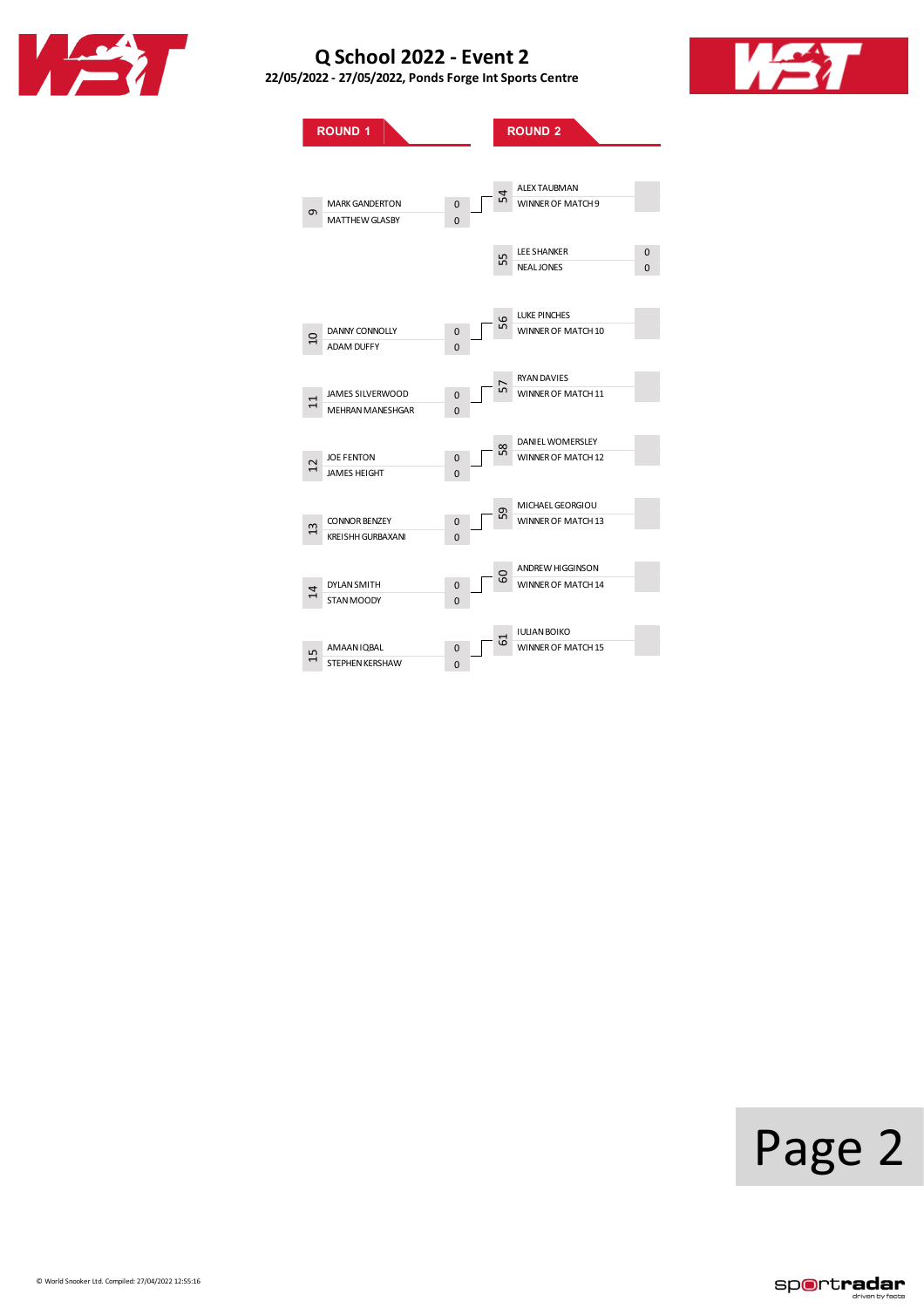

**22/05/2022 - 27/05/2022, PondsForge IntSports Centre**



**ROUND 1 ROUND 2** RODIONJUDIN 0<br>STUART WATSON 0 STUART WATSON SEAN MCALLISTER 0<br>ANDY MILLIARD 0 ANDY MILLIARD KAYDEN BRIERLEY 0 CHEUNG KA WAI 0 NIGEL CLARKE 0<br>LEWIS ULLAH 0 LEWIS ULLAH ZHANGZHIJIE 0 RODNEY GOGGINS ZAK SURETY WINNER OF MATCH 16 BEN FORTEY 0<br>DANIEL WALKER 0 DANIEL WALKER BRANDONSARGEANT WINNER OF MATCH 17 HAYDEN STANILAND WINNER OF MATCH 18 TONY KNOWLES 0 MARCSHAW 0 JOSHUA THOMOND 0 MATTHEW ROBERTS 0 FARAKH AJAIB WINNER OF MATCH 19 MICHAEL COLLUMB WINNER OF MATCH 20 16 17 18 19 20 62 63 64 65 66 68 69

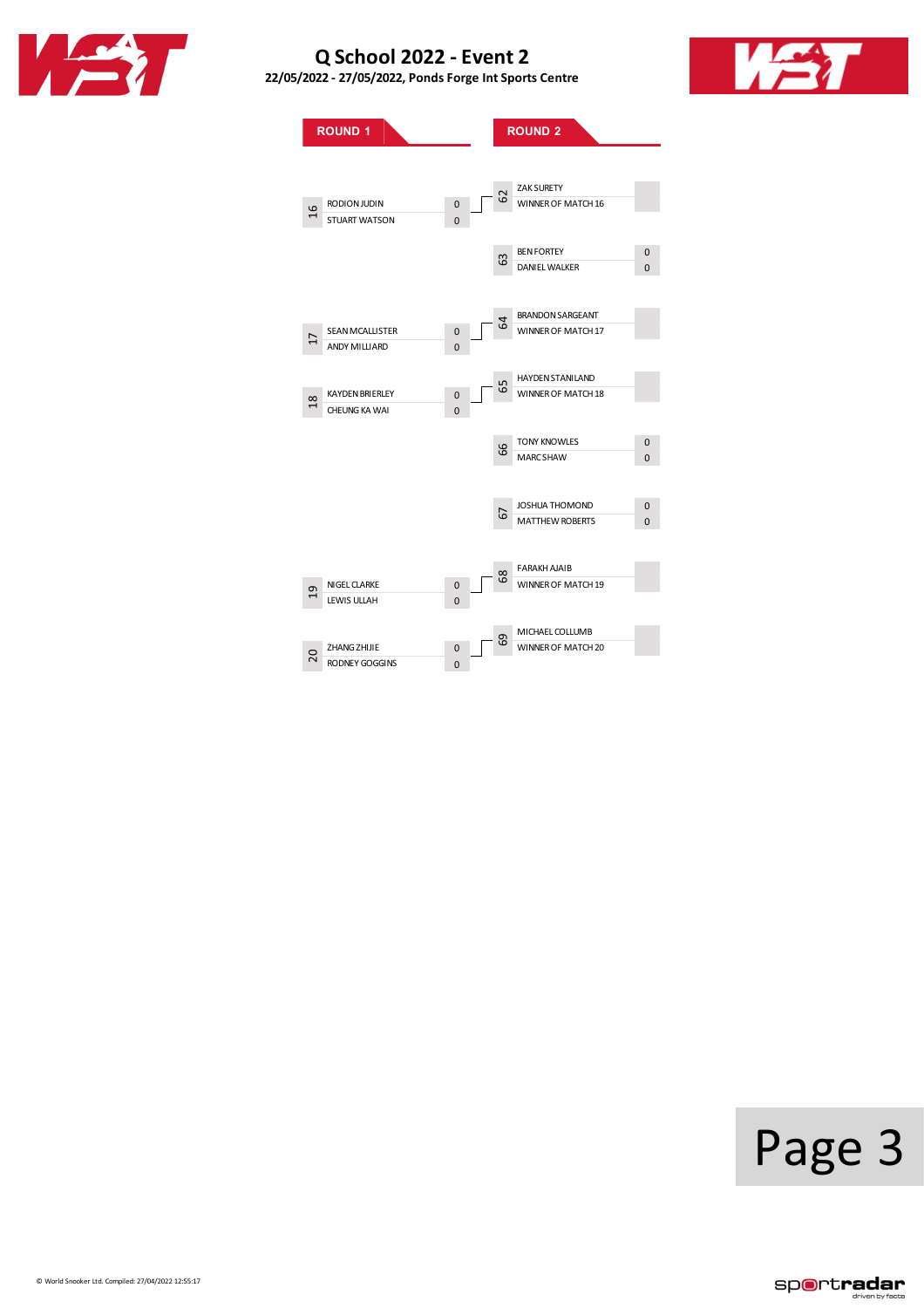

**22/05/2022 - 27/05/2022, PondsForge IntSports Centre**



|    | <b>ROUND 1</b>                              |                         |                | <b>ROUND 2</b>                             |                         |
|----|---------------------------------------------|-------------------------|----------------|--------------------------------------------|-------------------------|
| ដ  | <b>LIAM PULLEN</b><br>JORDAN SHEPHERD       | $\mathbf 0$<br>$\Omega$ | 5              | <b>HAMIM HUSSAIN</b><br>WINNER OF MATCH 21 |                         |
|    |                                             |                         | $\overline{7}$ | LEE WALKER<br><b>FERGAL QUINN</b>          | $\mathbf 0$<br>0        |
| 22 | <b>DAAN LEYSSEN</b><br><b>DARREN BARTON</b> | 0<br>$\Omega$           |                | SIMON BLACKWELL<br>WINNER OF MATCH 22      |                         |
| 23 | <b>ALEX CLENSHAW</b><br><b>LIAM DAVIES</b>  | 0<br>$\overline{0}$     | m              | <b>MARK LLOYD</b><br>WINNER OF MATCH 23    |                         |
|    |                                             |                         | 74             | <b>EDEN SHARAV</b><br><b>ANDY NECK</b>     | $\mathbf 0$<br>$\Omega$ |
|    |                                             |                         | 75             | JOSHUA COOPER<br><b>KEITH KELDIE</b>       | 0<br>0                  |
|    |                                             |                         | 76             | <b>BEN MERTENS</b><br>MUHAMMAD IMRAN       | 0<br>$\Omega$           |
|    |                                             |                         |                | <b>LUKE SIMMONDS</b>                       |                         |

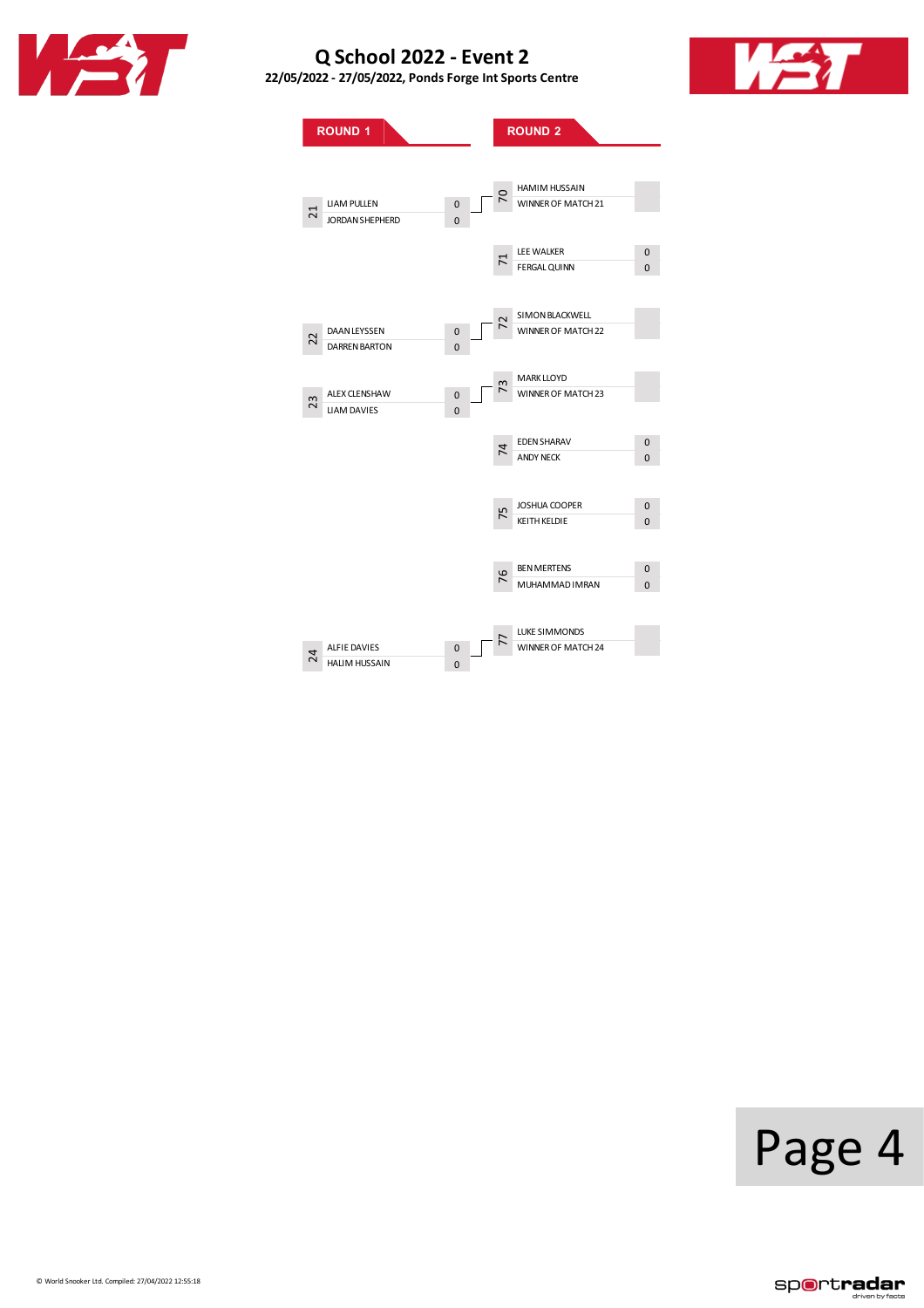

**22/05/2022 - 27/05/2022, PondsForge IntSports Centre**



**ROUND 1 ROUND 2** JACK HALEY 0<br>CHRIS TOTTEN 0 CHRISTOTTEN GEORGE PRAGNELL 0<br>LEE STEPHENS 0 LEE STEPHENS CHAE ROSS 0 LEONE CROWLEY 0 CHAU HON MAN 0<br>
JULIEN LECLERCQ 0 JULIENLECLERCQ 0 IAN DESMIER 0<br>ISA ISHTIAQ 0 ISA ISHTIAQ 0 ALEX MILLINGTON WINNER OF MATCH 25 SUNNY AKANI 0 JAMIE CURTIS-BARRETT 0 ASHLEY CARTY WINNER OF MATCH 26 LEO FERNANDEZ WINNER OF MATCH 27 SEANHARVEY WINNER OF MATCH 28 MICHAEL HOLT 0 MPHETMALAIKUL<sub>0</sub> HAYDON PINHEY 0<br>GARETH EDWARDS 0 GARETH EDWARDS ZHAO JIANBO WINNER OF MATCH 29 25 26 27 28 29 78 79 80 81 82 84 85

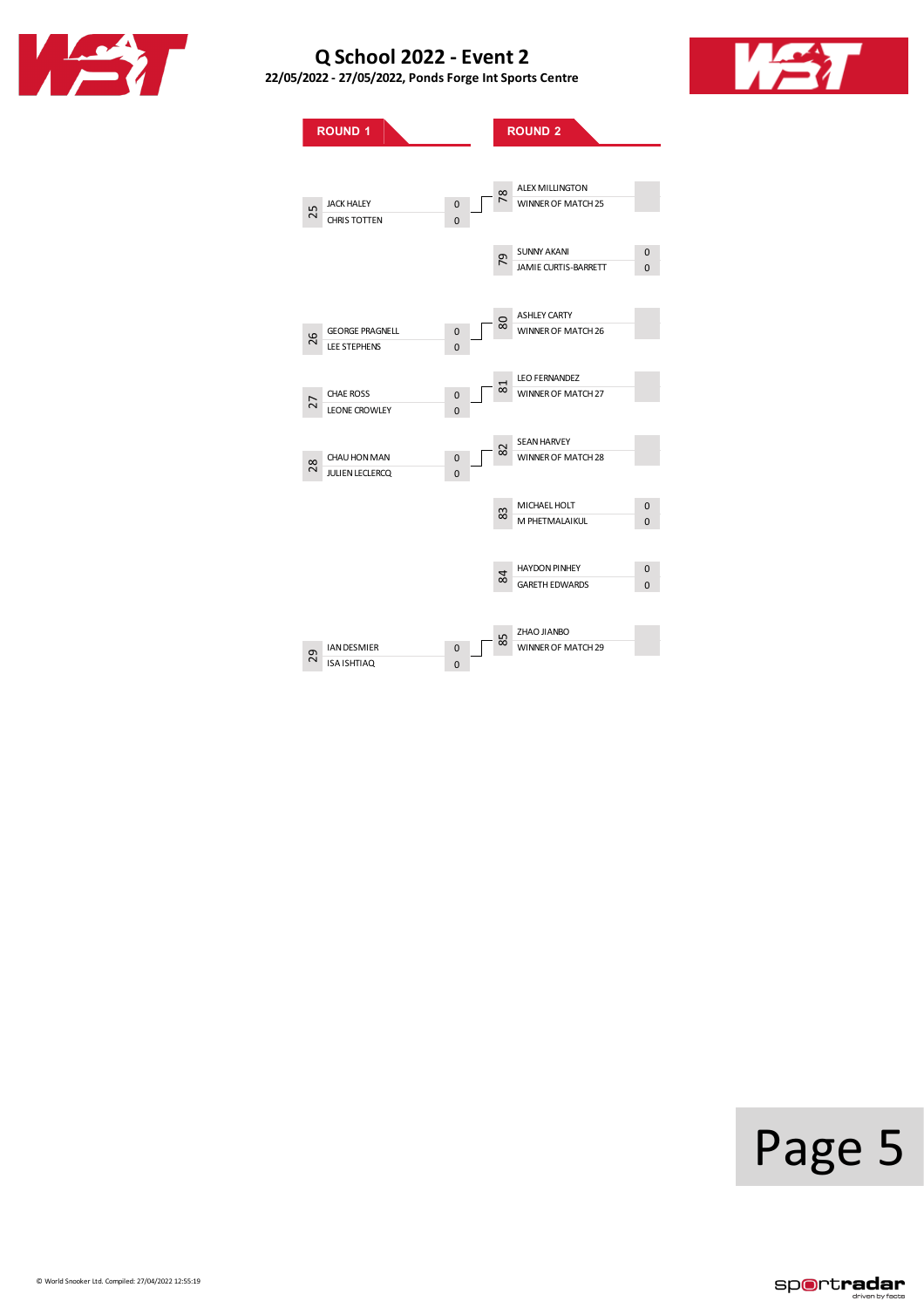

**22/05/2022 - 27/05/2022, PondsForge IntSports Centre**



**ROUND**<sub>1</sub> **ROUND**<sub>2</sub> BRADLEY TYSON 0<br>JAMES LEE 0 JAMES LEE FAIZAAN MOHAMMED 0<br>ABDUL RAHEEM 0 ABDUL RAHEEM 0 CHATCHAPONG NASA 0<br>HAOHUI DENG 0 HAOHUI DENG 0 ANDY LEE 0<br>JACK HARRIS 0 JACK HARRIS ROBERT READ 0<br>
JAMES BURRETT 0 JAMES BURRETT AARONHILL WINNER OF MATCH 30 JAMIEWILSON WINNER OF MATCH 31 SYDNEY WILSON WINNER OF MATCH 32 GAO YANG Q SIMONBEVZ 0 FLORIAN NUESSLE 0 PHILO'KANE 0 KULDESHJOHAL WINNER OF MATCH 33 IAN MARTIN 0<br>GARY MILLER 0 **GARY MILLER** SOHEIL VAHEDI WINNER OF MATCH 34 30 31 32 33 34 86 87 88 90 92 93



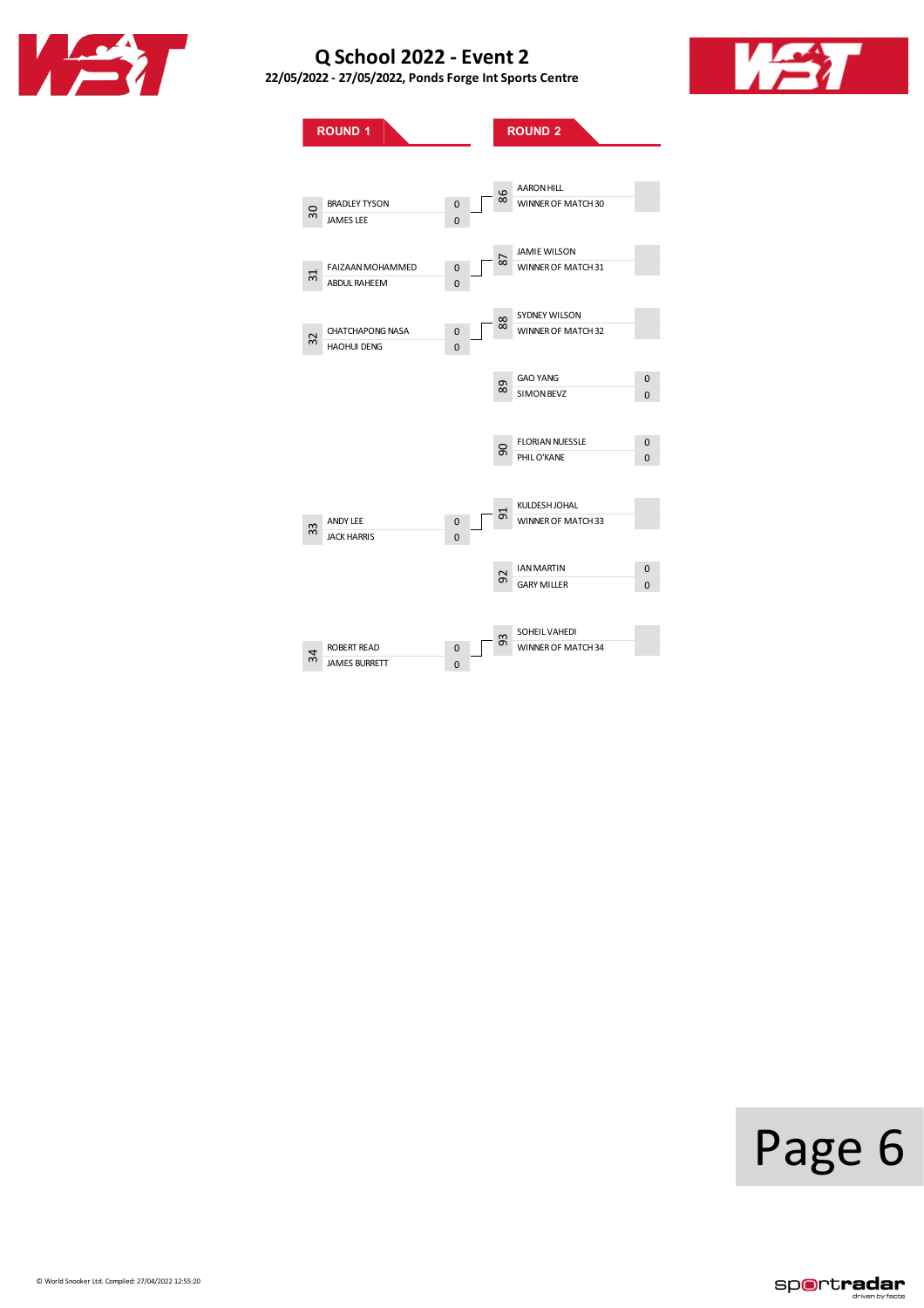

**22/05/2022 - 27/05/2022, PondsForge IntSports Centre**



**ROUND**<sub>1</sub> **ROUND**<sub>2</sub> PATRICKWHELAN 0 JOSH SYMES ALFIELEE 0<br>ANDY MARRIOTT 0 ANDY MARRIOTT JOHN FEARICK 0<br>SCOTT BELL 0 SCOTT BELL DARRYLHILL 0<br>LUCKY VATNANI 0 LUCKY VATNANI ANDREWTURNER 0<br>SERGEY ISAENKO 0 SERGEY ISAENKO JACK BRADFORD 0<br>RYAN MEARS 0 RYAN MEARS STEVENHALLWORTH WINNER OF MATCH 35 HARVEY CHANDLER WINNER OF MATCH 36 ROSSMUIR WINNER OF MATCH 37 LUKAS KLECKERS 0<br>GARY CHALLIS 0 GARY CHALLIS 0 PETER DEVLIN WINNER OF MATCH 38 BILLYJOE CASTLE WINNER OF MATCH 39 YUKIUCHANG 0 UMARKHAN 0 100 ROBBIEMCGUIGAN WINNER OF MATCH 40 35 36 37 38 39  $\overline{a}$ 94 95 96 98 99 101

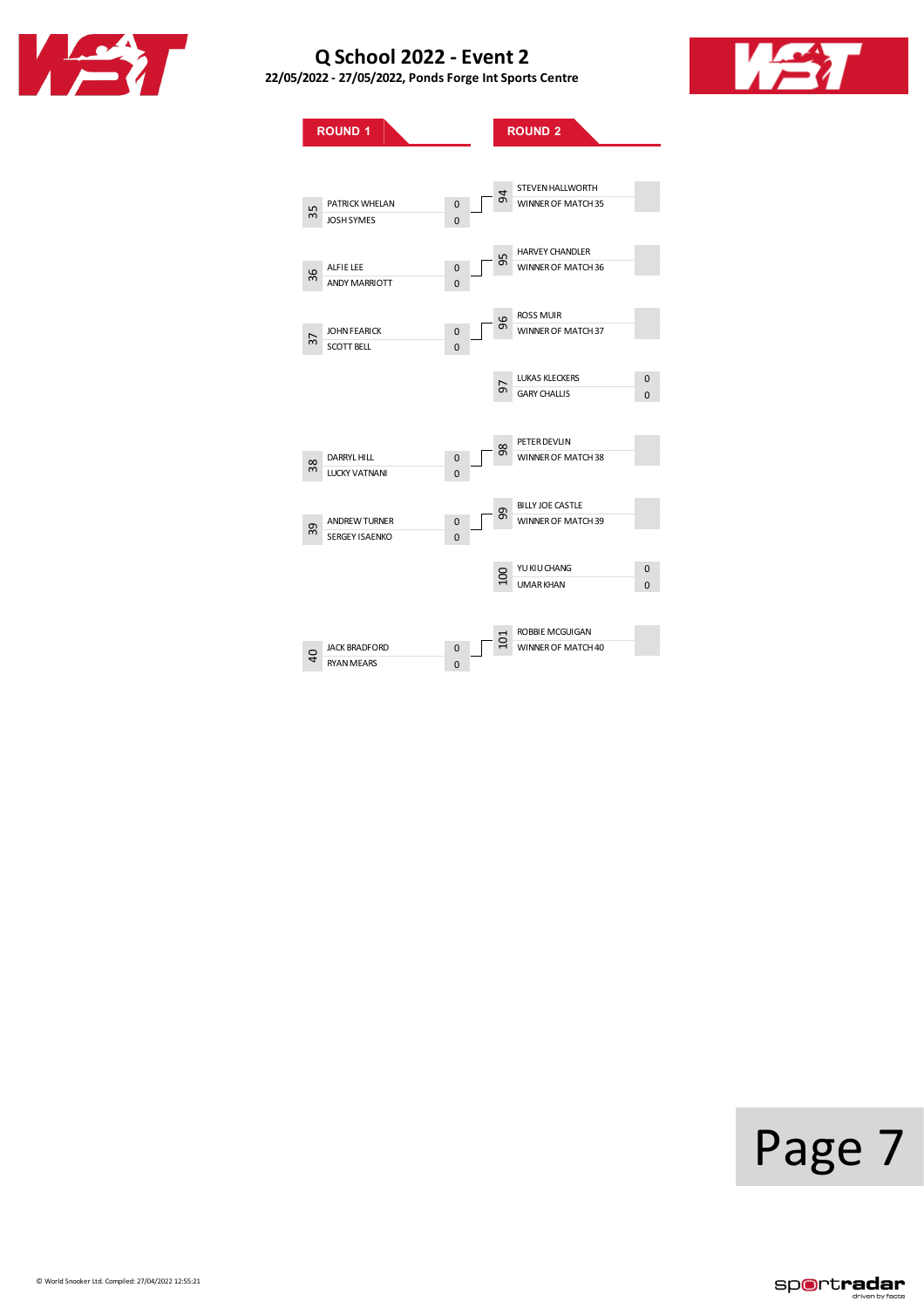

**22/05/2022 - 27/05/2022, PondsForge IntSports Centre**





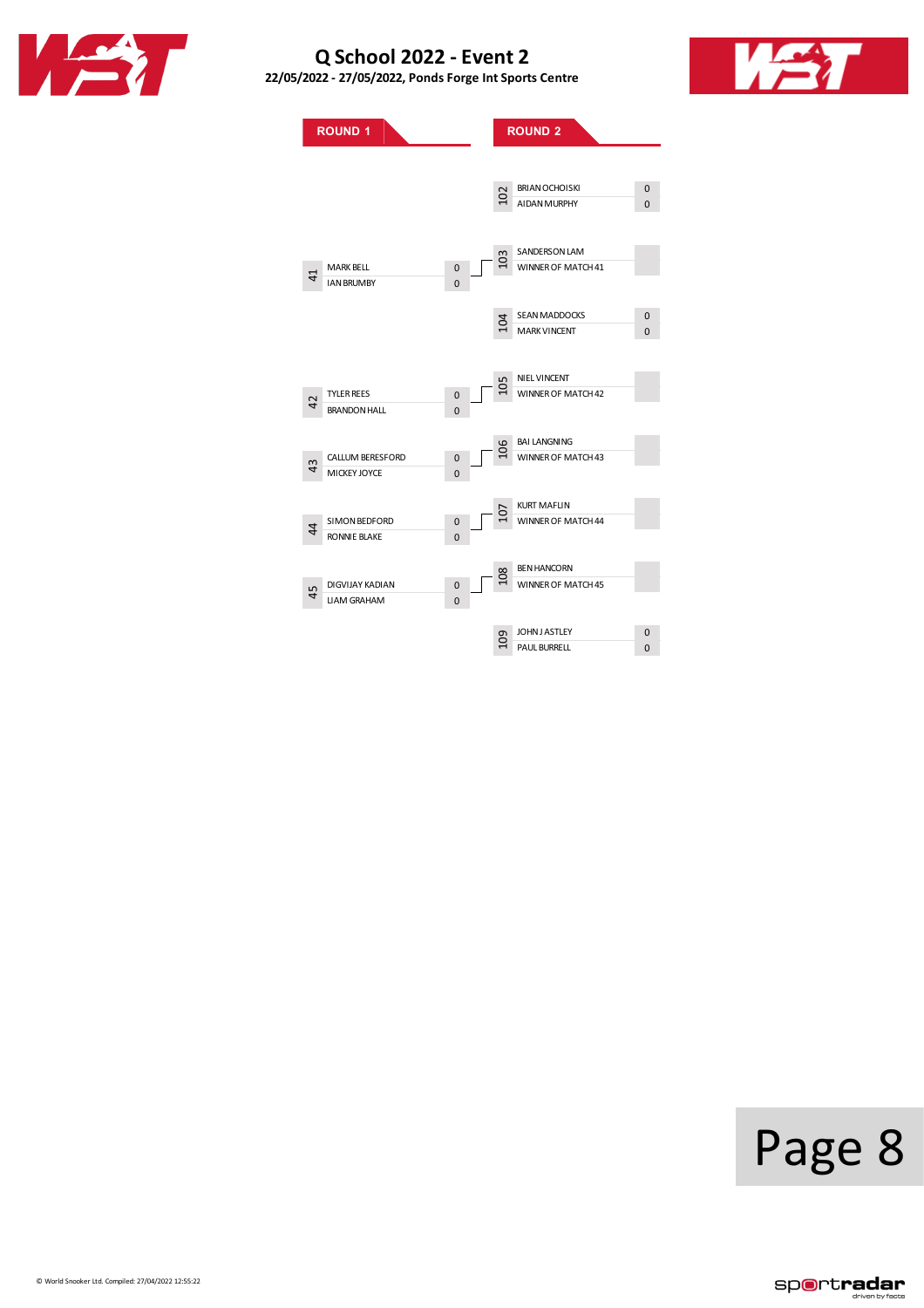

**22/05/2022 - 27/05/2022, PondsForge IntSports Centre**





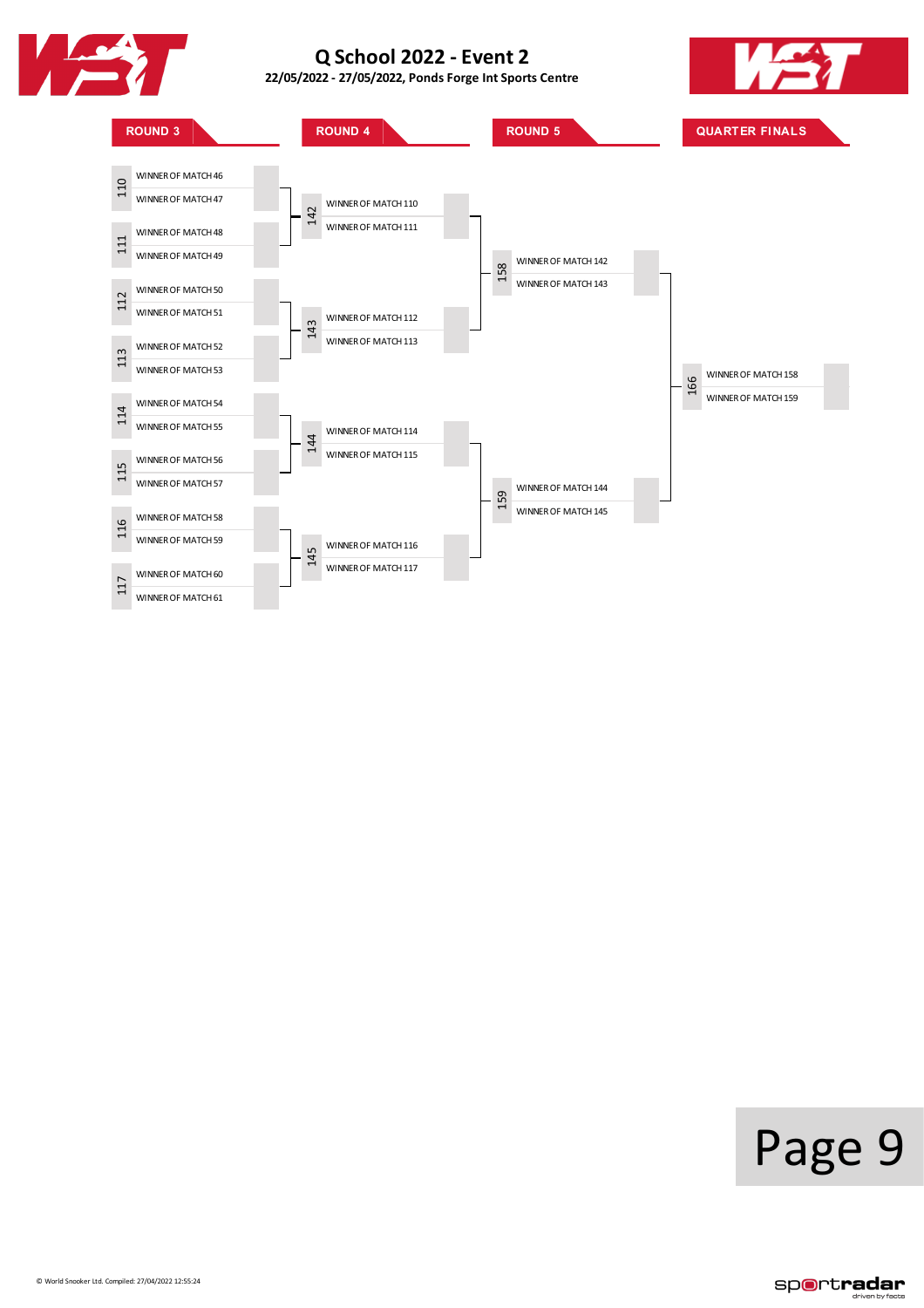

**22/05/2022 - 27/05/2022, PondsForge IntSports Centre**



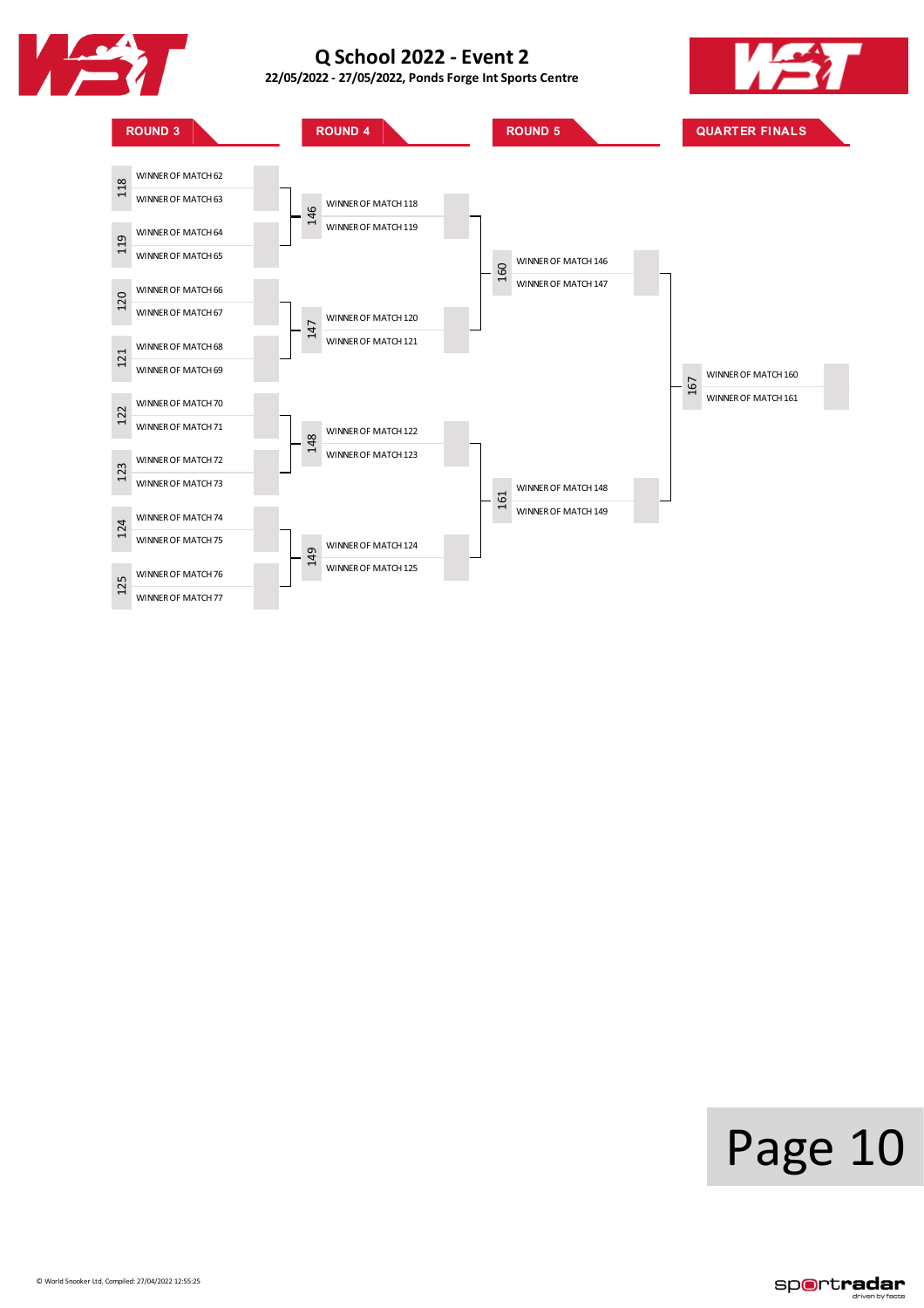

**22/05/2022 - 27/05/2022, PondsForge IntSports Centre**